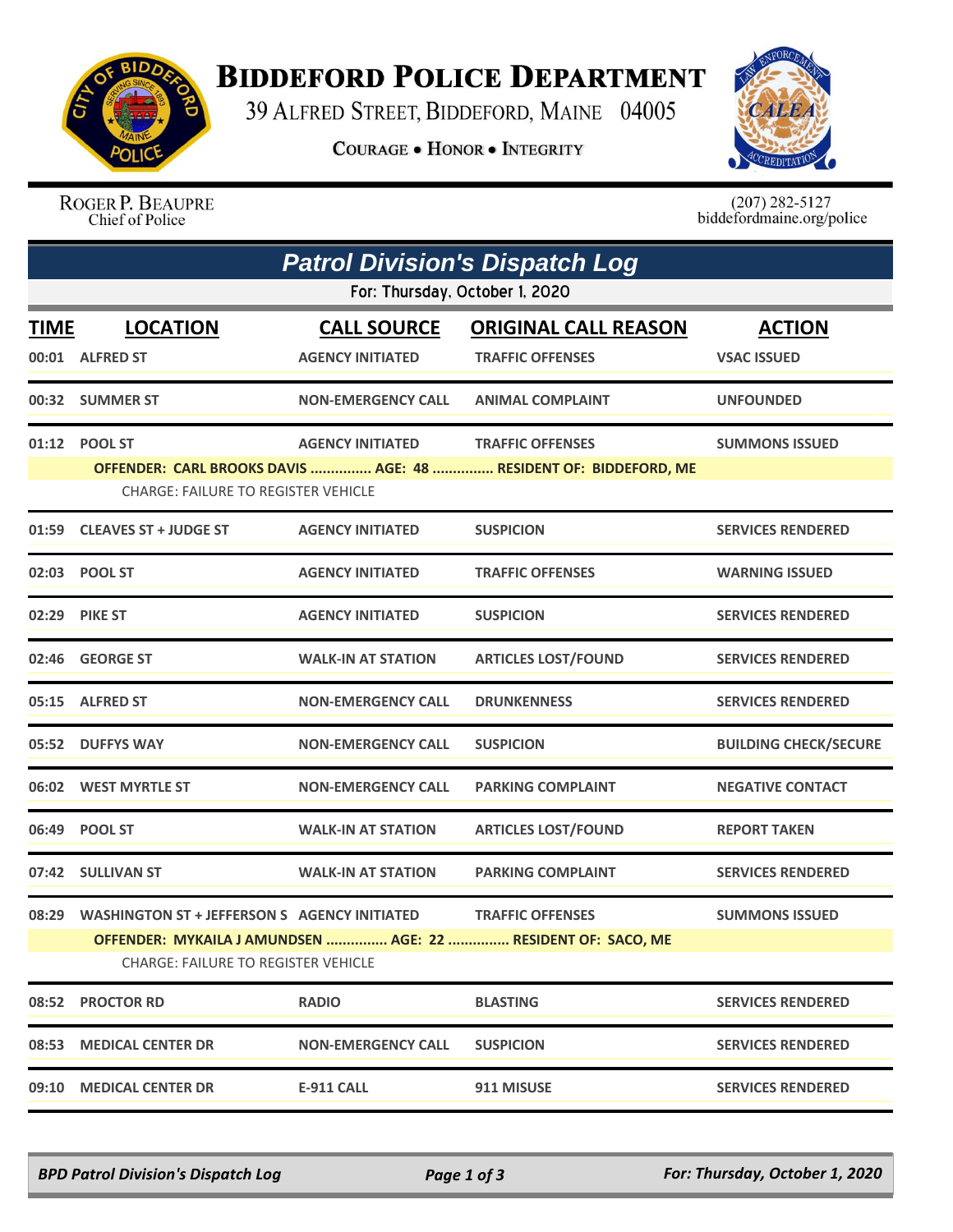| <b>TIME</b> | <b>LOCATION</b><br>09:46 GOVE ST                                                                                                                                                                                     | <b>CALL SOURCE</b><br><b>AGENCY INITIATED</b> | <b>ORIGINAL CALL REASON</b><br><b>PAPERWORK</b>                                           | <b>ACTION</b><br><b>PAPERWORK NOT SERVED</b> |  |  |
|-------------|----------------------------------------------------------------------------------------------------------------------------------------------------------------------------------------------------------------------|-----------------------------------------------|-------------------------------------------------------------------------------------------|----------------------------------------------|--|--|
| 10:22       | <b>ARREST(S) MADE</b><br><b>MEDICAL CENTER DR</b><br><b>NON-EMERGENCY CALL</b><br><b>WARRANT ARREST</b><br>OFFENDER: MICHAEL PHILIP LETOURNEAU  AGE: 32  RESIDENT OF: BIDDEFORD, ME<br><b>CHARGE: WARRANT ARREST</b> |                                               |                                                                                           |                                              |  |  |
| 10:35       | <b>LAMBERT ST</b>                                                                                                                                                                                                    | <b>WALK-IN AT STATION</b>                     | <b>ARTICLES LOST/FOUND</b>                                                                | <b>REPORT TAKEN</b>                          |  |  |
|             | 10:43 BRIDGE RD + FORTUNES ROCKS                                                                                                                                                                                     | <b>NON-EMERGENCY CALL</b>                     | <b>ANIMAL COMPLAINT</b>                                                                   | <b>GONE ON ARRIVAL</b>                       |  |  |
|             | 10:48 ORCHARD ST                                                                                                                                                                                                     | <b>NON-EMERGENCY CALL</b>                     | <b>MESSAGE DELIVERY</b>                                                                   | <b>NEGATIVE CONTACT</b>                      |  |  |
|             | 10:56 ALFRED ST                                                                                                                                                                                                      | <b>NON-EMERGENCY CALL</b>                     | <b>FRAUD / SCAM</b>                                                                       | <b>CALL TRANSFERRED</b>                      |  |  |
|             | 11:25 SOUTH ST                                                                                                                                                                                                       | <b>NON-EMERGENCY CALL</b>                     | <b>ASSIST OTHER AGENCY</b>                                                                | <b>NEGATIVE CONTACT</b>                      |  |  |
|             | 11:46 RAYMOND ST                                                                                                                                                                                                     | <b>WALK-IN AT STATION</b>                     | <b>CHECK WELFARE</b>                                                                      | <b>SERVICES RENDERED</b>                     |  |  |
| 12:12       | WEST ST + KINGWOOD RD                                                                                                                                                                                                | <b>NON-EMERGENCY CALL</b>                     | <b>DISTURBANCE / NOISE</b>                                                                | <b>SERVICES RENDERED</b>                     |  |  |
|             | 12:13 MAY ST                                                                                                                                                                                                         | <b>NON-EMERGENCY CALL</b>                     | <b>ARTICLES LOST/FOUND</b>                                                                | <b>REPORT TAKEN</b>                          |  |  |
| 12:47       | <b>MOUNTAIN RD</b>                                                                                                                                                                                                   | <b>NON-EMERGENCY CALL</b>                     | <b>ARTICLES LOST/FOUND</b>                                                                | <b>REPORT TAKEN</b>                          |  |  |
|             | 13:09 SOUTH ST                                                                                                                                                                                                       | <b>AGENCY INITIATED</b>                       | <b>PRO-ACTIVE RESPONSE TEAM</b>                                                           | <b>NO VIOLATION</b>                          |  |  |
|             | 13:12 ALFRED ST                                                                                                                                                                                                      | <b>WALK-IN AT STATION</b>                     | <b>PAPERWORK</b>                                                                          | <b>PAPERWORK SERVED</b>                      |  |  |
|             | 14:43 ALFRED ST                                                                                                                                                                                                      | <b>WALK-IN AT STATION</b>                     | <b>PAPERWORK</b>                                                                          | <b>PAPERWORK NOT SERVED</b>                  |  |  |
|             | 15:14 ALFRED ST                                                                                                                                                                                                      | <b>OTHER</b>                                  | <b>PAPERWORK</b>                                                                          | <b>NO ACTION REQUIRED</b>                    |  |  |
|             | 15:19 HILL ST                                                                                                                                                                                                        | <b>AGENCY INITIATED</b>                       | <b>MISSING PERSON</b>                                                                     | <b>REPORT TAKEN</b>                          |  |  |
|             | 15:22 WATER ST                                                                                                                                                                                                       | <b>WALK-IN AT STATION</b>                     | <b>HARASSMENT</b>                                                                         | <b>REPORT TAKEN</b>                          |  |  |
| 15:30       | <b>BACON ST</b><br><b>CHARGE: FAILURE TO REGISTER VEHICLE</b>                                                                                                                                                        | <b>NON-EMERGENCY CALL</b>                     | <b>PARKING COMPLAINT</b><br>OFFENDER: CAMERON PEACOCK  AGE: 27  RESIDENT OF: PORTLAND, ME | <b>SUMMONS ISSUED</b>                        |  |  |
|             | 15:47 DUPONT AVE                                                                                                                                                                                                     | <b>AGENCY INITIATED</b>                       | <b>DISTURBANCE / NOISE</b>                                                                | <b>WARNING ISSUED</b>                        |  |  |
|             | 16:51 ELM ST                                                                                                                                                                                                         | <b>E-911 CALL</b>                             | 911 MISUSE                                                                                | <b>DISPATCH HANDLED</b>                      |  |  |
|             | 16:58 MAY ST + SOUTH ST                                                                                                                                                                                              | <b>AGENCY INITIATED</b>                       | <b>ARTICLES LOST/FOUND</b>                                                                | <b>SERVICES RENDERED</b>                     |  |  |
|             | 17:43 BOULDER WAY                                                                                                                                                                                                    | <b>NON-EMERGENCY CALL</b>                     | <b>DRINKING IN PUBLIC</b>                                                                 | <b>GONE ON ARRIVAL</b>                       |  |  |
|             | 17:59 ALEXANDER DR                                                                                                                                                                                                   | <b>AGENCY INITIATED</b>                       | <b>ALL OTHER</b>                                                                          | <b>SERVICES RENDERED</b>                     |  |  |

*BPD Patrol Division's Dispatch Log Page 2 of 3 For: Thursday, October 1, 2020*